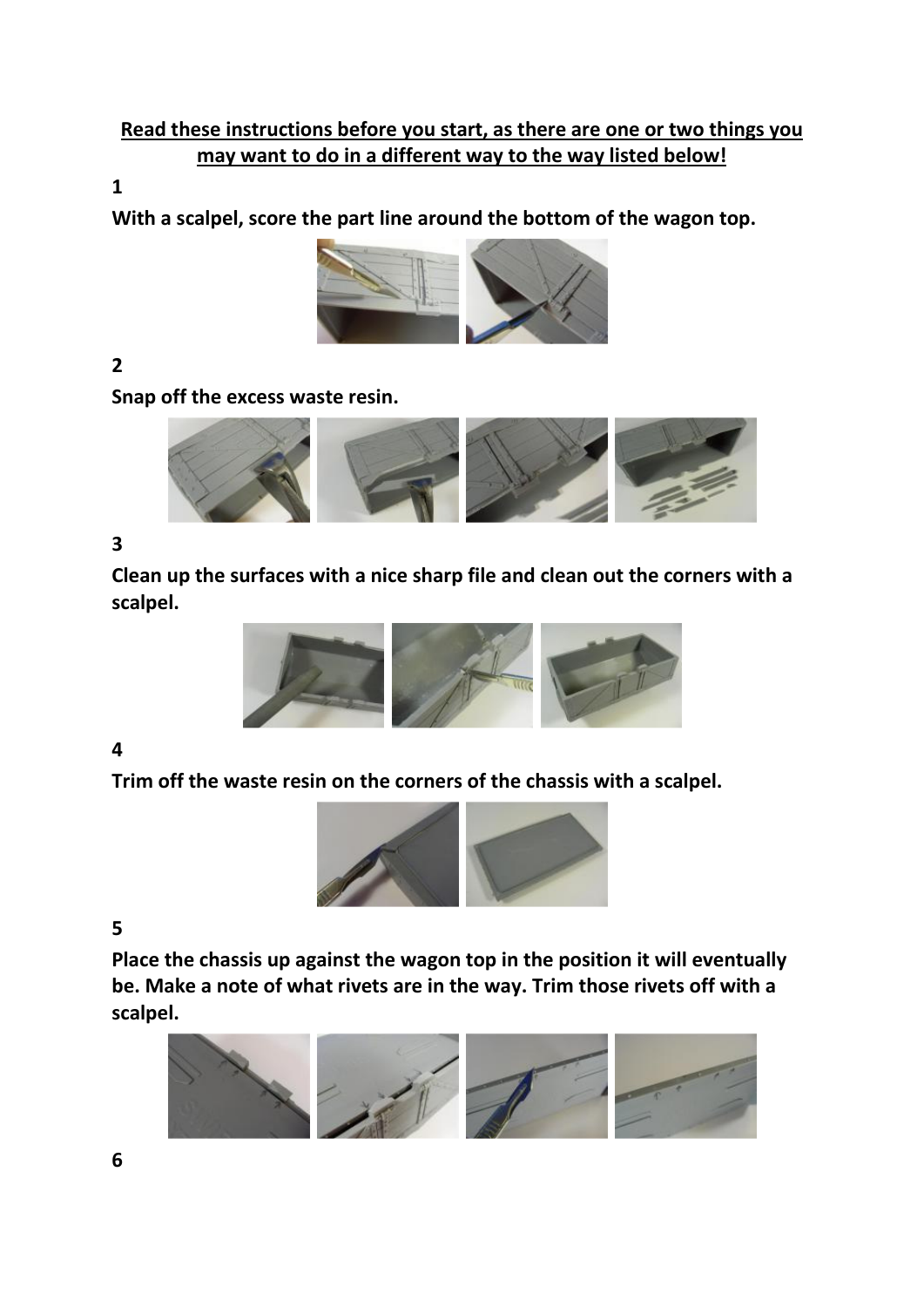**Reposition the chassis onto the body and place a mark in one corner. Hold the two parts together with an elastic band. With a scalpel, make a scribe line where the hinges touch the side of the chassis, making sure the chassis is exactly in position so your marks are accurate!**



# **7**

**Place the chassis in a vice and with a 32tooth hacksaw blade, cut on the inside of the score lines right down to the rebate.**



## **8**

**You now need to remove the waste resin. You can use a variety of tools, coping saw, knife, Dremel, square file etc. Whatever you use, make sure you do a neat job.**



## **9**

**Offer up the chassis to the body with the corner marks lined up and test fit the hinges into the chassis. You may well need to trim a little to get a nice fit.**



#### **10**

**With a 32tooth hacksaw blade, cut off the excess resin from the bottom of the hinges and file flush to the underside of the chassis.**

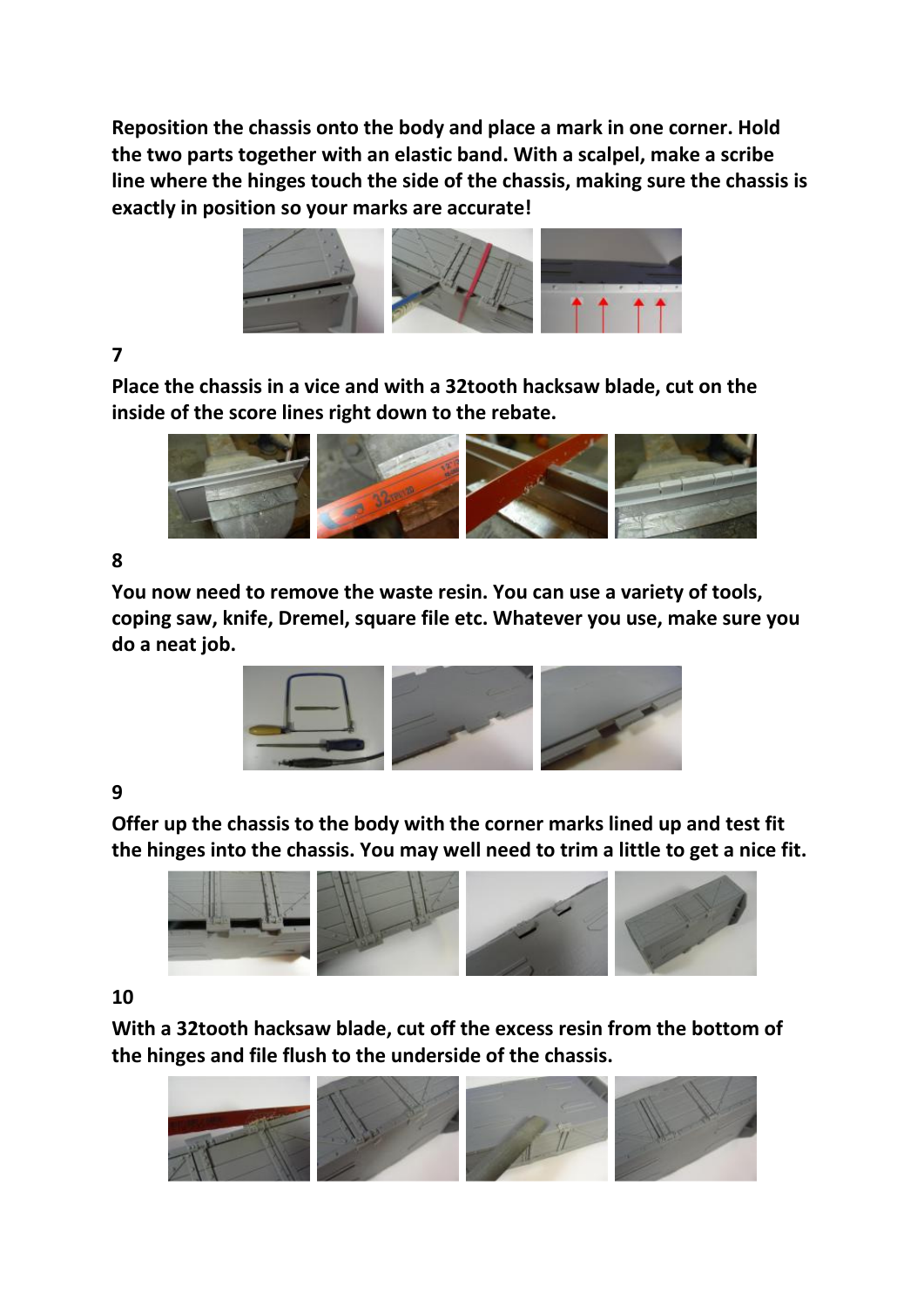# **11 Drill the middle and two end eyelets with a 1.5mm drill**



## **12**

**Directly under the eyelets, on the wooden plank, just touching the canvas, drill a 0.8mm hole. Repeat for all 6 eyelet holes.**



## **13**

**It is very hard to cast cloth and sometimes a clean line can not always be cast. Have a look along the canvas edge and trim off any excess resin you feel needs to go. If you feel brave and you have the hand of a surgeon, you may like to have a go at cleaning out the excess resin from the canvas folds !**



# **14**

**With a stiff pair of short, half round pliers, make 4 'U's from the brass 'O' rings.**



# **15**

**With a 1mm drill, drill two holes about 3mm from the underside edge of the chassis in the middle. Add glue to the tips of the 'U' and push the 'U' into the holes, leaving about 3mm sticking out.**

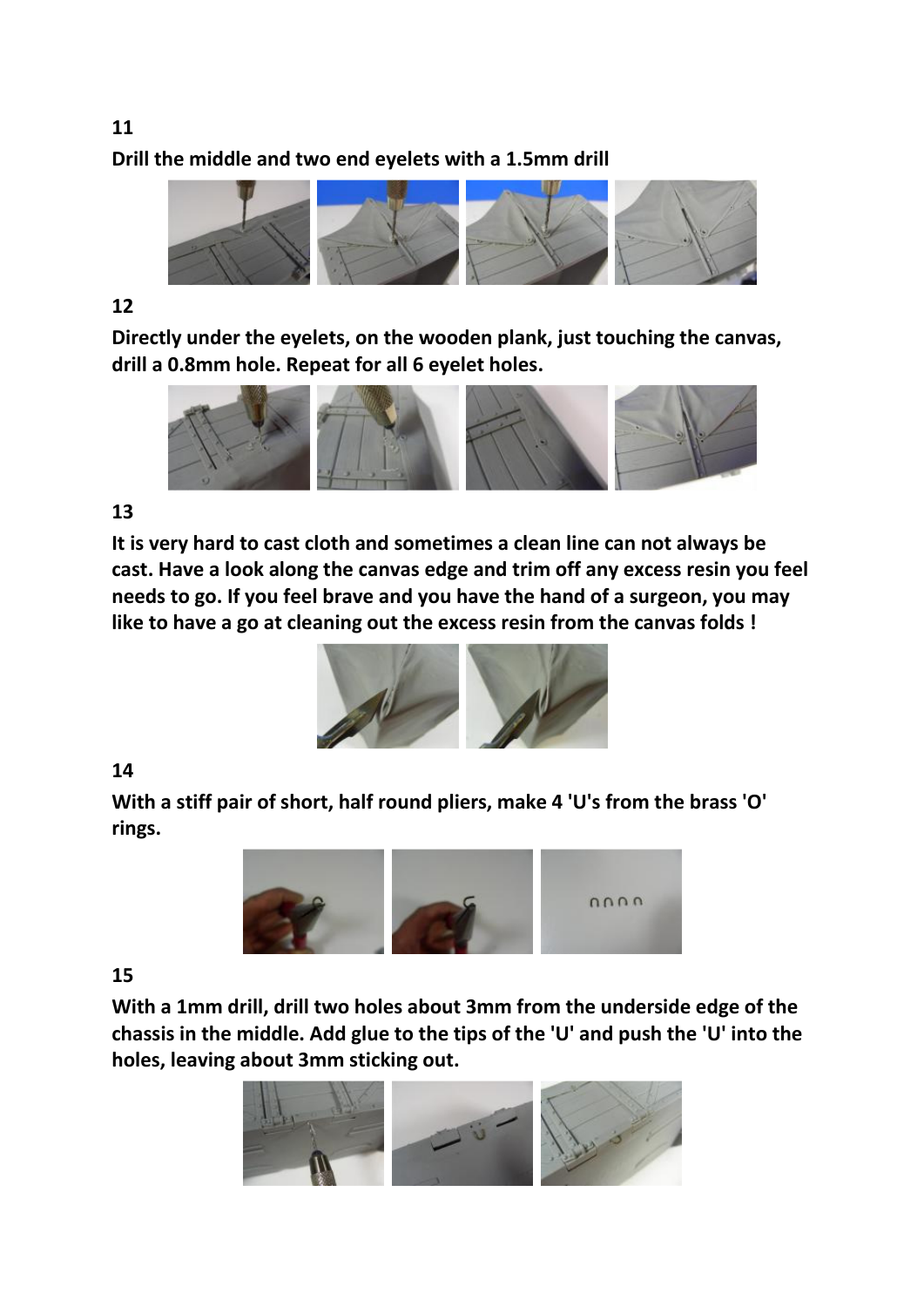**Repeat for the ends.**



# **17**

**Glue the axle holders into place.**



## **17.a.**

**Pull off one wheel and cut off the excess plastic protruding from the inside of the wheel with a sharp knife. Clean the ends of the brass axle tubes until smooth with a small file, craft knife and fine wet and dry paper, then wash the tubes clean, especially the insides. Put a spot of light oil onto the axle. Push the wheel back onto the axle making sure the 'back to back' is correct for your gauge, 28mm for 32mm gauge and 40mm for 45mm gauge.**



## **18**

**Cut off excess axle from the wheel sets with a hacksaw flush to the wheel boss. Put a drop of glue into the axle slots, place wheel sets into the slots and add a further drop of glue on top of the brass axle tube. ONLY CARRY OUT THIS STEP IF YOU DON'T MIND PAINTING THE WAGON WITH ITS WHEELS GLUED IN PLACE. Otherwise, just leave the wheel sets off the model until it's painted. Only use a DROP of glue!!**



#### **19**

**Glue the 'W' irons into place making a note that there is a position for 32mm and 45mm.**

**16**